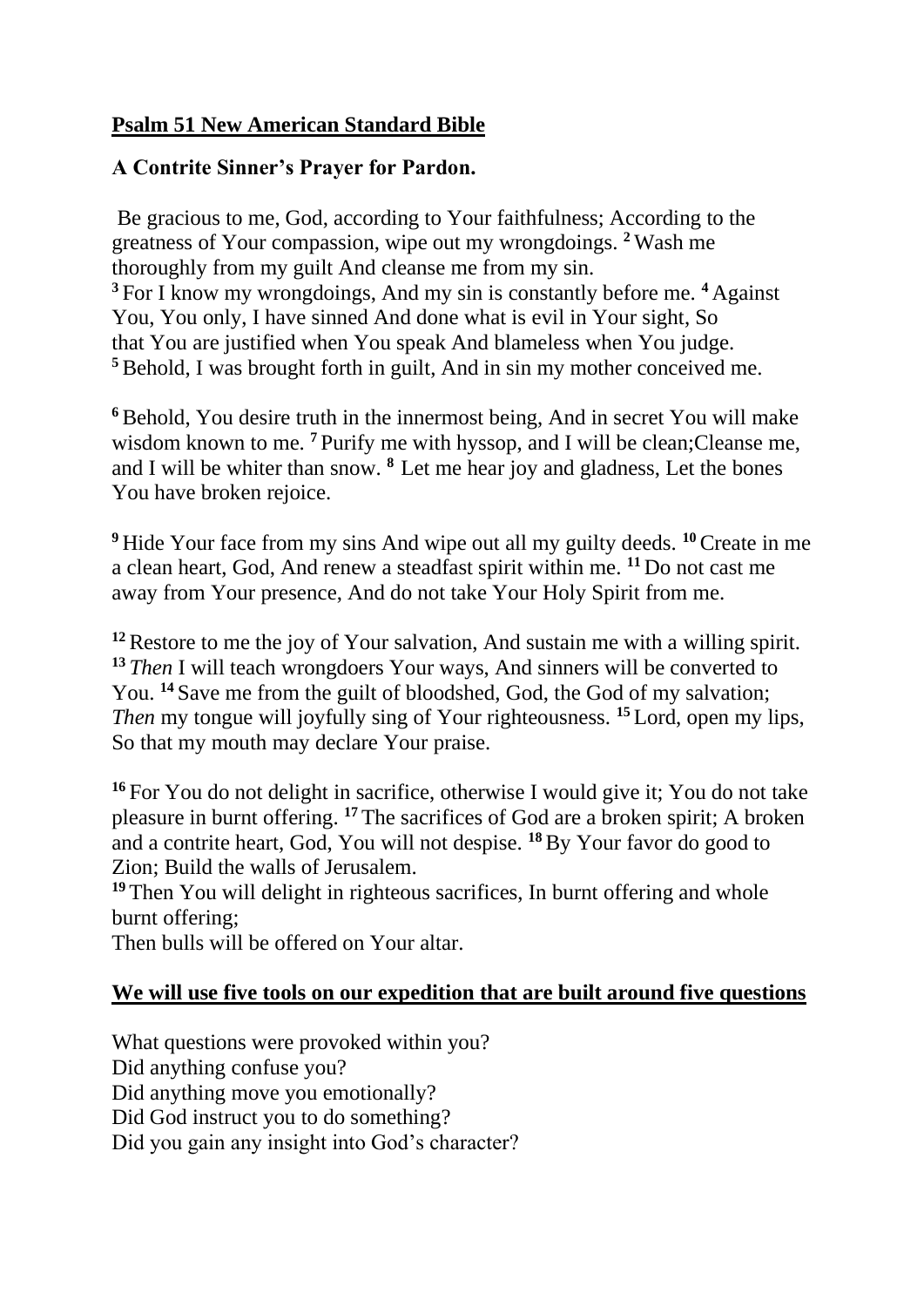- 1. 'Be gracious to me' says David, who is unafraid to make this bold request to God!
- 2. How about you could you see yourself asking God to be gracious to you?
- 3. What is grace?
- 4. It is God giving you what you do not have, to do what you cannot do, and to be what you cannot be. It is unmerited favour.
- 5. Pride is what keeps us from asking. This is because the fear anticipates rejection.
- 6. 'According to his loving kindness'. Psalm 136 says for His faithfulness is everlasting 26 times
- 7. Gods compassion is second to none, empathy is to feel the same concern for the suffering of others as they themselves feel, compassion is to act on those concerns.
- 8. To blot out transgressions is to smudge them into oblivion so that they are no more. So that all that I have done wrong will be removed, the implications of payment is taken away as if I am innocent again.
- 9. It is with confidence David makes this request to God.
- 10. David knows he had done wrong, he is prepared to admit this wrong to God, I wonder, are you?
- 11. David realises his sin offended God and all of His plans for David, he knows he has broken the very heart of God.
- 12. David links his acts of rebellion and sinfulness to his root, his nature inherited from the garden of Eden.
- 13. God's truth is not just said, it is at the heart of all that is right and against all that is wrong.
- 14. What is your innermost being?
- 15. It is the spirit of who you are, your spirit, not your soul or your body, but your spirit.
- 16. The hidden part is your soul, wisdom is to apply truth to manage your soul.
- 17. 'Purify with hyssops' means to wash me clean, then I will be whiter than snow and joy will be my lives new default position.
- 18. Your bones in your body will suffer when sin is unconfessed, when you hide in sin it will bring sickness to your body.
- 19. To hide your face and turn away will make you a friend of shame.
- 20. 'Create in me a clean heart oh God' is to feel right again and not wrong. Wellbeing is what David is looking for.
- 21. To have a 'right spirit' in you is to have the assurance that all is well with your soul.
- 22. David knows to lose connection with God's presence is worse even than death.